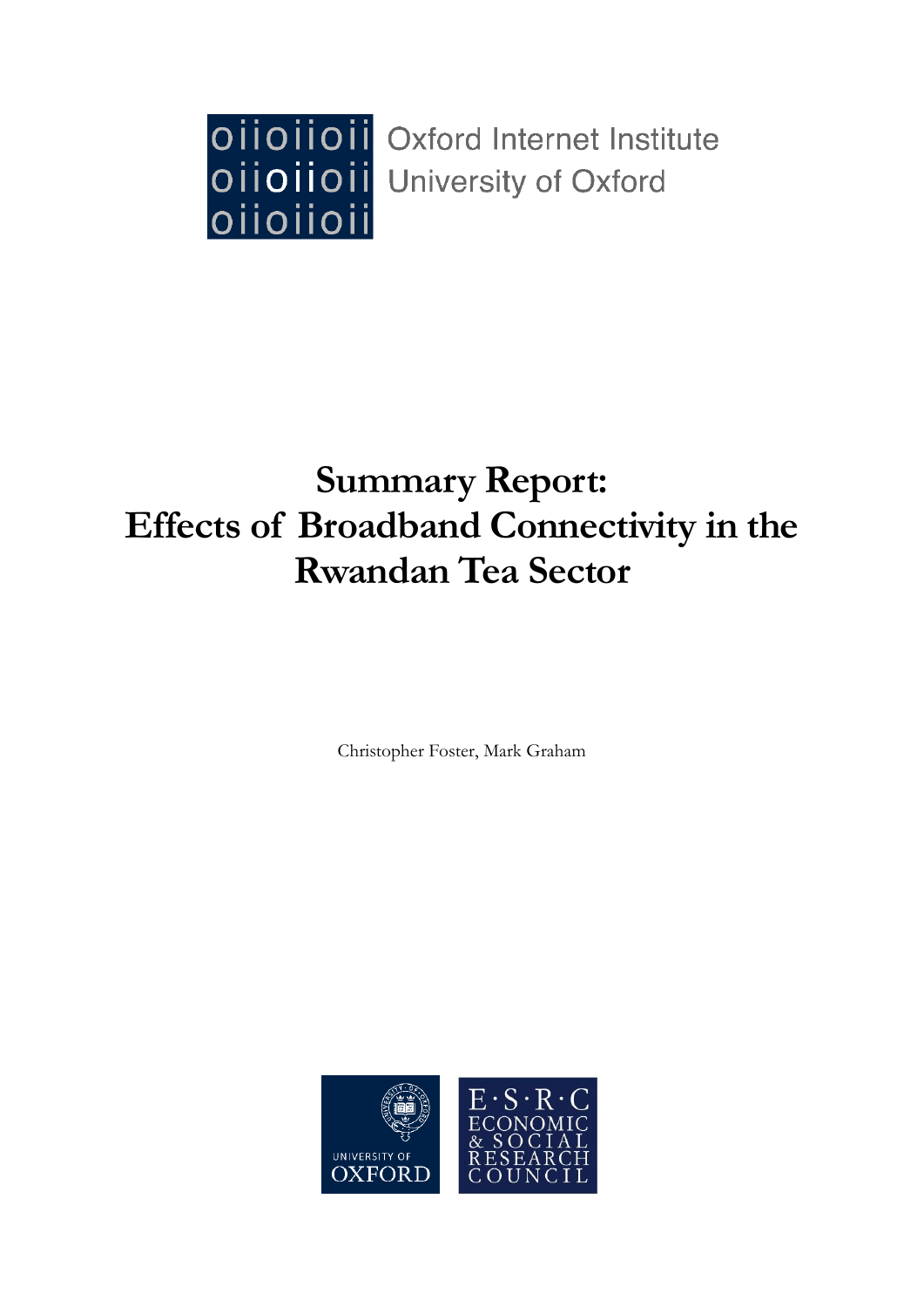This publication was based on research funded by the ESRC and DFID. Grant reference (RES-167-25-0701) and ESRC reference (ES/I033777/1).

Oxford Internet Institute 2014

For more information about our work: oii.ox.ac.uk cii.oii.ox.ac.uk

This summary is for **personal use only**. A full report and policy brief will be published in September 2014.

To receive full report please contact Christopher Foster - christopher.foster@oii.ox.ac.uk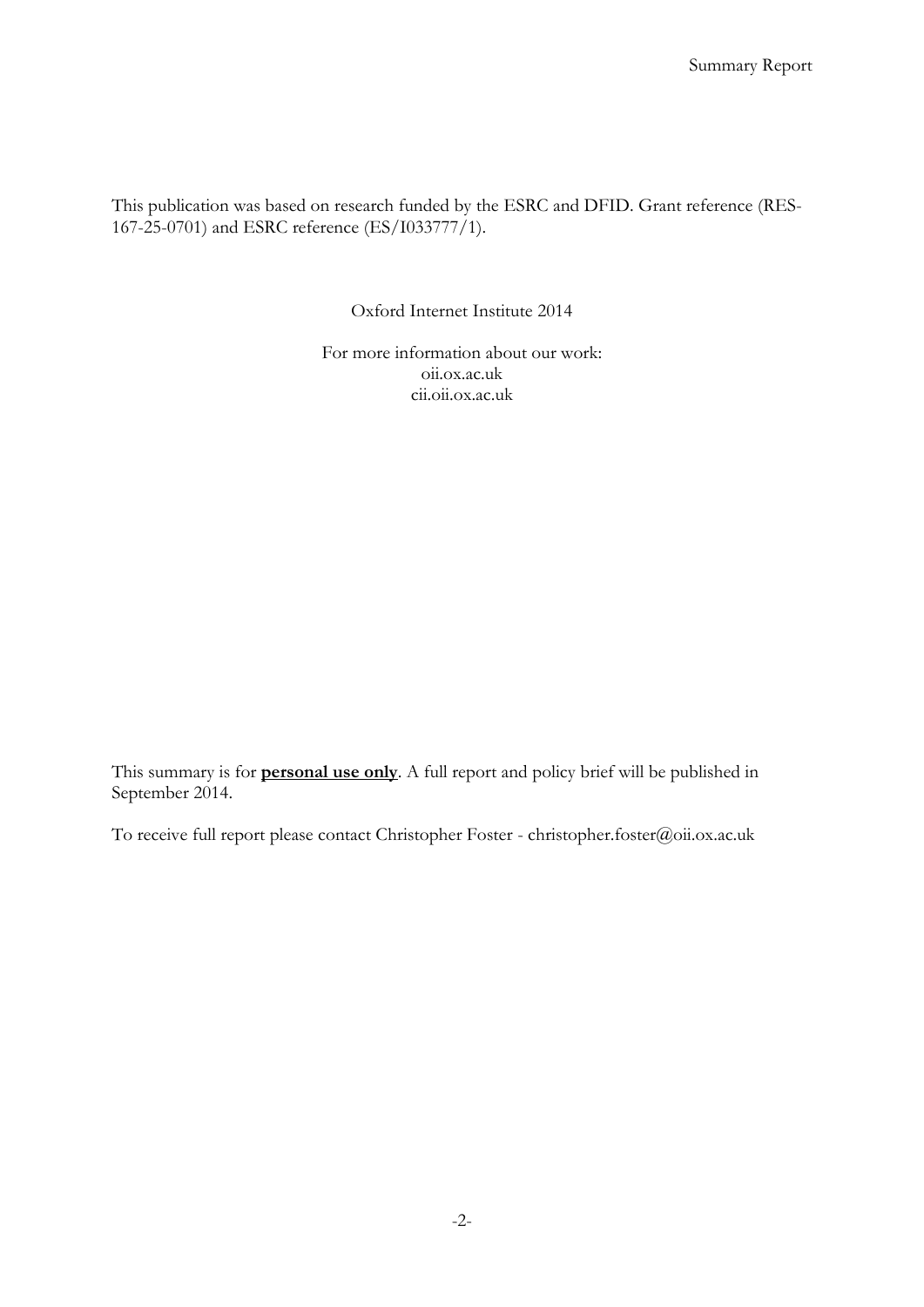## a) Introduction

East Africa was the world's last major region without submarine fibre-optic broadband Internet access, and until the summer of 2009 had been forced to rely on slow and costly satellite connections for access. However, the region has recently been connected via fibre-optic cable, in theory, allowing much greater speeds at much lower prices.

This rapid transformation in the region's connectivity has prompted politicians, journalists, academics, and citizens to speak of an ICT-fuelled economic revolution happening on the continent. However, while some research has been conducted into the impacts of ICTs on economic processes and practices. But, there remains surprisingly little research into the impacts of changing connectivity on economic processes and practices in East Africa.

Here we summarise research examining the effects of this changing connectivity in the Rwandan tea sector.

### b) Media Expectations of connectivity

Prior to the arrival of the fibre-optic cables, we identified three primary ideas promulgated in the media. First, potential access to a '**global marketplace**' where online visibility, and more direct communication at distance would allow firms to build new customers and markets.

Changing connectivity was also perceived to support socio-economic development where previous disconnected **individuals would be able to disintermediate middlemen** and capture better value through the use of connectivity.

A third idea suggested that these **positive outcomes of internet were expected to happen routinely** as an outcome of the better broadband availability in the country.

#### c) Changing Connectivity

We set out to investigate these ideas and to examine how they fit with practice in the tea sector. We drew on over 50 in-depth interviews to examine information flows and internet and ICT use.

First, in terms of the expectation that Rwandan firms would become better integrated in the 'global marketplace', our evidence suggests that this vision is largely true. Tea firms in Rwanda are increasingly linked into global value chains of production.

However, the idea of independent Rwandan tea firms using improved connectivity to become visible online and directly reach markets did not fit with reality. Rather, connectivity is one element in the private sector reform of the tea sector, through which Rwandan firms are becoming part of a global production of tea. Rwandan firms are increasingly connected into international tea firms and markets, who further package and market tea to customers.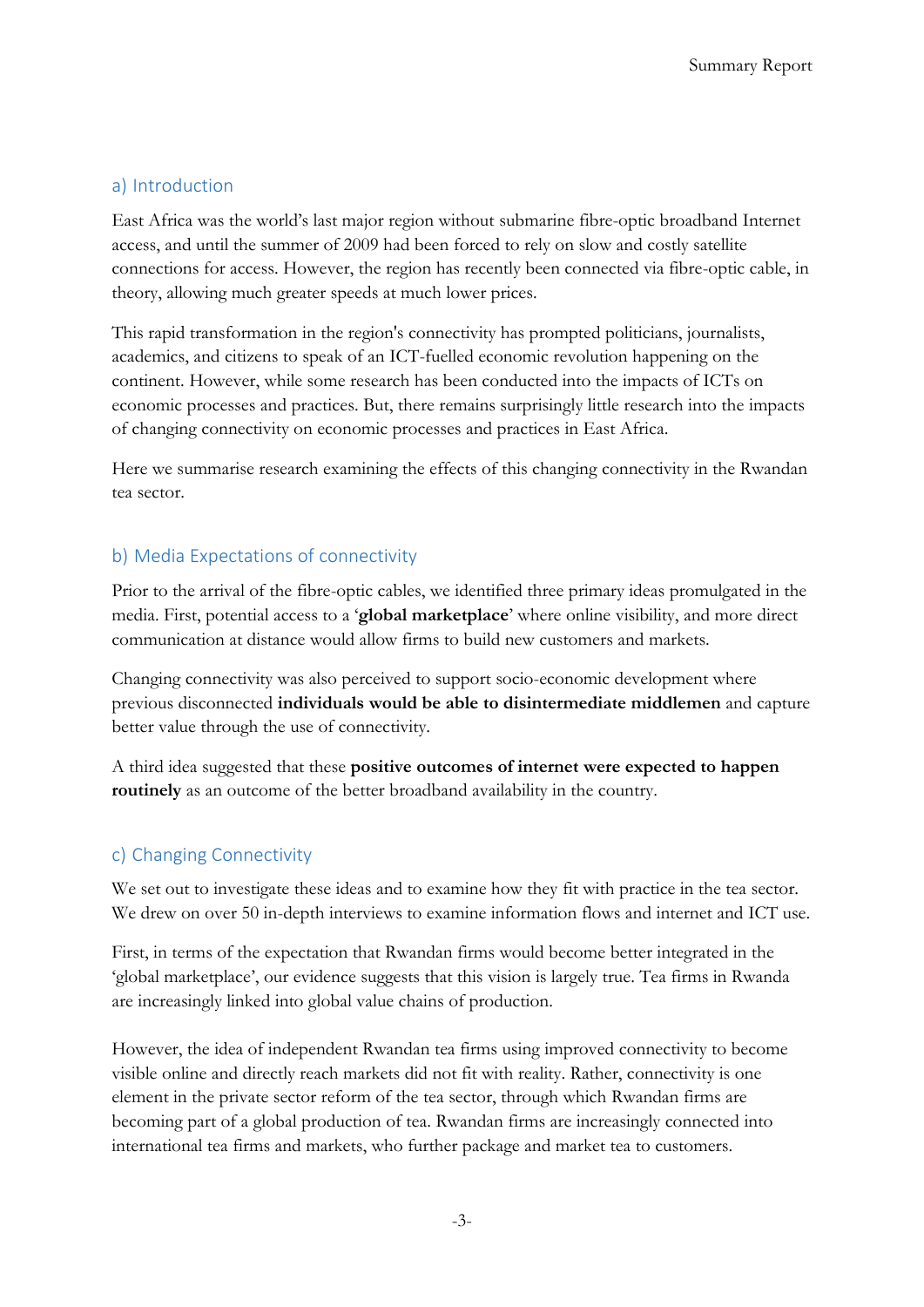Second, in terms of the expectation that disconnected economic actors would use connectivity to cut out intermediaries and directly access markets, there was much less evidence that changing connectivity has brought about significant transformation.

We found some online information flows amongst farmers and particularly tea co-operatives (e.g. identifying pest and diseases, advice on planting and growing tea bushes). Yet, inconsistent access to connectivity and exclusion from information and knowledge flows meant that connectivity was having a limited effect.

Third, expectations were that positive effects of connectivity would be inevitable once basic infrastructure was installed. We found this was only true in terms of more educated and skilled users and firms in the tea sector (such as tea factories and logistics firms). Gains from using connectivity by tea farmers or co-operatives tended to require further support such as skills building and provision of appropriate ICT which could support their needs.

## d) Policy implications

A wider array of policy implication stem from this work

Evidence suggests that **promoting regional teas and branding them in global markets** could potentially drive growth and fit with East African Community agendas. This promotion and branding could build the profile of the region as a viable tea producer (in terms of consumers and buyers).

Further research is needed on **how global services and automation in the tea sector fit into Rwandan tea**. For example, how can Rwanda encourage developers to build and adapt information systems to better consider the unique characteristics of the Rwandan tea sector (e.g. co-operatives, highland tea etc.)? Are generic factory systems and services appropriate for Rwandan activities, and what do these services and systems miss out on?

There are positive potentials in **new markets and products for tea**. For example, new non-European tea markets are growing and lesser known tea niches (i.e. new varieties and products) may not have been fully explored. Clearer information provision about market potential, through surveys, research and online sources could provide the ability for tea firms to more coherently consider new potential as markets.

Rural actors in tea production chains have made the smallest gains from changing connectivity. Yet, there is evidence in research that **policy support for improving information use by farmers and cooperatives** could be vital. This could look to support positive information flows such as cooperative information sharing and farmer knowledge acquisition online through supporting skills and better provision of resources. To maximise goals of improving farming, development of such resources should be as transparent as possible and consider the presence of multiple media in such settings (e.g. PC, mobile, SMS, voice, paper, face-to-face).